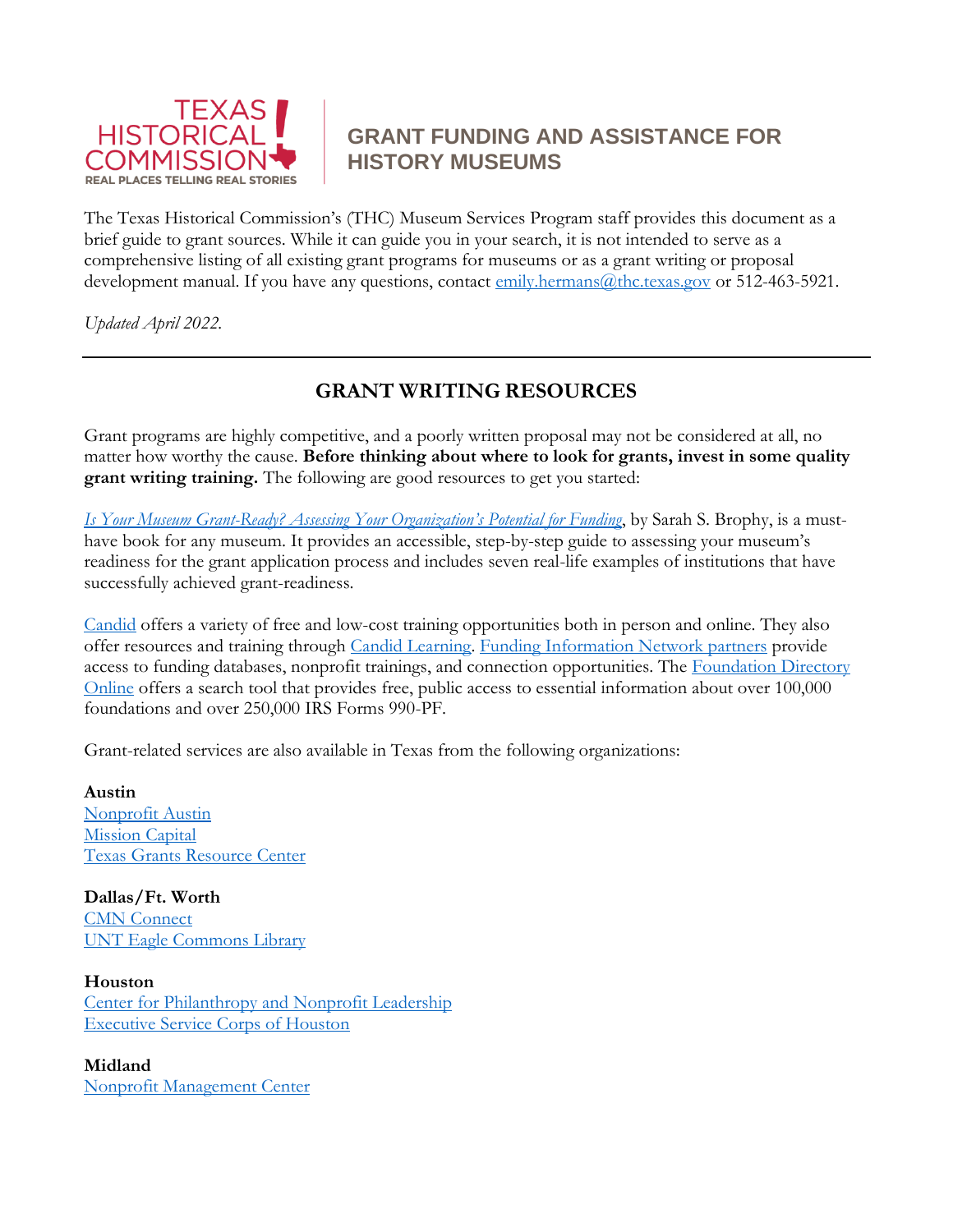### **San Antonio** [San Antonio Area Foundation](https://saafdn.org/nonprofits/)

The Friends of the Texas Historical Commission coordinates [Development Seminars](https://www.thcfriends.org/development-seminars) geared towards volunteer leadership (board members and advisors) and staff from nonprofit organizations interested in learning more about securing philanthropic support.

Many colleges and universities offer grant writing workshops. Check the website of institutions near you for opportunities.

# **GRANT OPPORTUNITIES**

Before applying for any grant, make sure you do adequate research to determine the funder's purpose, eligibility requirements, restrictions, geographic focus, deadlines, and application process. Most of this information can be found on the funder's website. Always check and double-check the rules and requirements before submitting an application or proposal. Federal and state grant programs usually have a program officer available to answer questions about eligibility and application procedures. Call them before applying to make sure your institution and your project are eligible. Many private foundations will also speak to you in advance of an application. Some of them accept proposals by invitation only; check their websites to learn about their preferences.

The following list represents some of the grant sources available to history museums. This is not a comprehensive listing, but it contains dozens of grant programs specifically intended for museums. There are many other grant programs that are not specifically targeted to history museums but may fund museum projects. Museums are generally defined as "educational institutions," and as such, they are eligible for funding from a variety of agencies that may not be traditional museum funding sources. Similar cross-over opportunities on the state, county, city, and private funding levels can also be found.

[The Grantsmanship Center](https://www.tgci.com/funding-sources/texas) compiles listings of the top giving foundations in Texas, community foundations, and corporate giving programs that museums might find useful. [Grants.gov](https://www.grants.gov/) lists all federal grant programs and [Texas eGrants](https://txapps.texas.gov/tolapp/egrants/search.htm) lists all state programs.

**As you use the following list (organized alphabetically), keep in mind that funding priorities, eligible projects, funding ranges, and application deadlines are subject to change. Many of the organizations listed offer additional, more specialized grants, not included below. Applications deadlines happen throughout the year. Confirm all details prior to completing an application.**

# **American Association of Retired Persons**

[Community Challenge:](https://www.aarp.org/livable-communities/community-challenge/) Encourages applications for quick-action projects that can help the community become more livable. Small grants are available to improve housing, transportation, public spaces, smart cities, and other community elements.

# **Andrew W. Mellon Foundation**

[Community-Based Archives:](https://mellon.org/programs/scholarly-communications/call-for-proposals-community-based-archives/) Community-based archives are invited to submit proposals to fund operational support, collections care, programming, and outreach activities.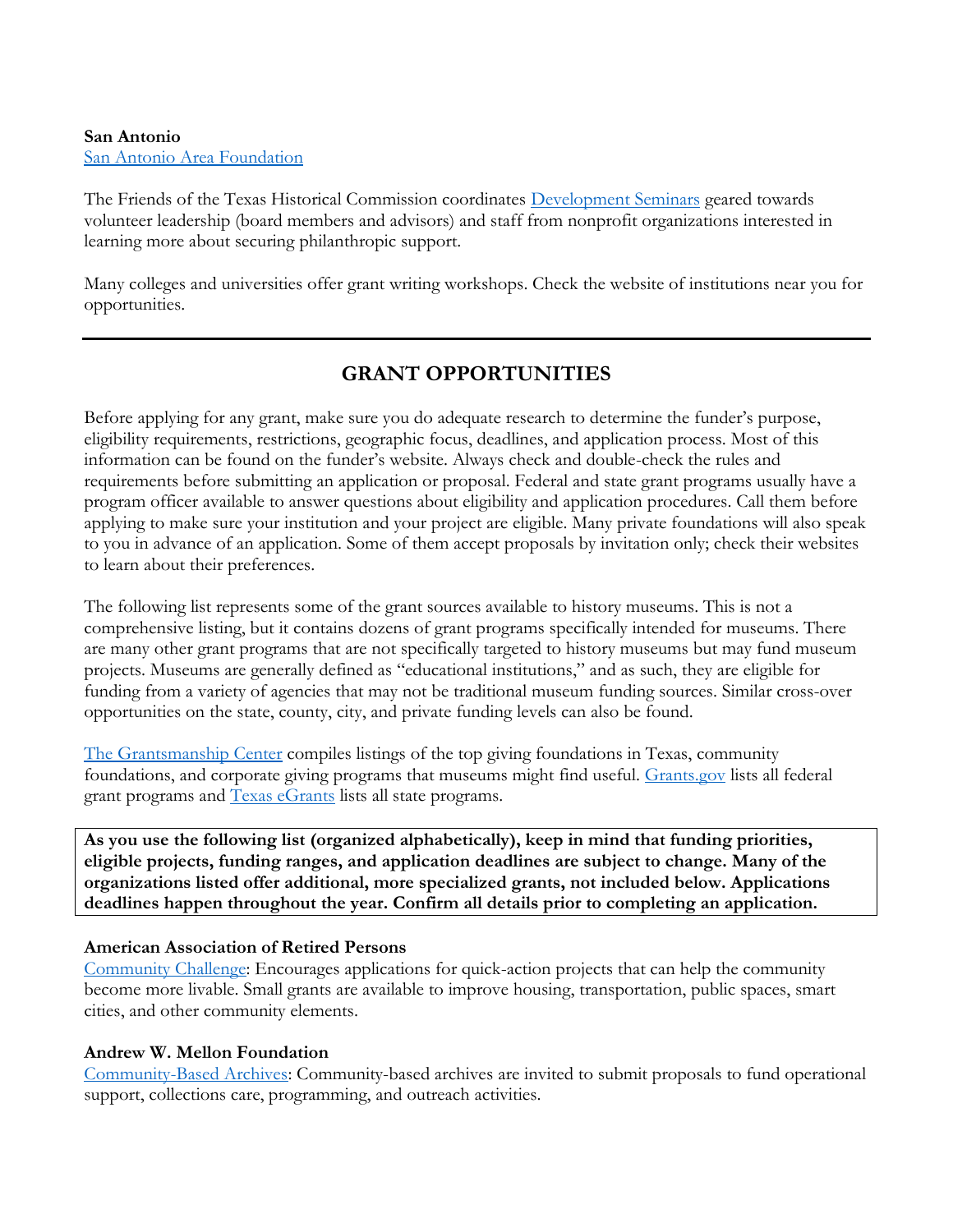# **Archaeological Institute of America**

[AIA Site Preservation Grant:](https://www.archaeological.org/grants/706) Supports global preservation efforts and promotes awareness of the need to protect threatened archaeological sites. It is intended to support projects that not only directly preserve archaeological sites, but those that also include public outreach and education components that create a positive impact on the local community, students, and the discipline of archaeology as a whole.

## **Bank of America Charitable Foundation**

[Economic Mobility Focused on the Needs of the Community:](https://about.bankofamerica.com/en-us/global-impact/charitable-foundation-funding.html#fbid=QBKbHvXQMQl/hashlink=communitydevelopment) Supports local and regional revitalization efforts, including support of economic drivers such as arts and cultural intuitions that contribute to the overall vitality of the community.

# **Bank of America Philanthropic Solutions**

[Foundation Search:](https://www.bankofamerica.com/philanthropic/search/?program=0&area=TX) View dozens of private foundations managed by the Texas philanthropic office of Bank of America to identify funders that align with your organization's needs and goals.

### **Baylor University Institute for Oral History**

[Community Oral History Grant:](https://www.baylor.edu/oralhistory/index.php?id=931744) Facilitates community oral history research by nonprofit organizations in Texas, providing funding, consultation, training, equipment loans, and archival services.

### **BIPOC Arts Network & Fund**

[BIPOC Arts Network & Fund:](https://houstonbanf.org/) Provides resources and networks that support the vibrant Black, Latinx, Indigenous, Asian American, Pacific Islander, Middle Eastern and other communities of color of Greater Houston in fully displaying their power, values and traditions.

### **BNSF Railway Foundation**

[Cultural Grants:](http://www.bnsffoundation.org/programs/) Dedicated to supporting the communities served by BNSF and in which their employees live, work, and volunteer. Eligible cultural organizations, including museums, should offer opportunities for underserved children to experience cultural learning events, or preserve their cultural heritage.

#### **The Brown Foundation**

[Brown Foundation Grants:](https://www.brownfoundation.org/grants/) Focusing primarily on the greater Houston area, the Brown Foundation considers requests for general operating, programs, and capital, with the highest priorities being education and the arts.

# **City of Austin**

[Heritage Grants:](http://www.austintexas.gov/department/heritage-grants) Funds preservation, restoration, and rehabilitation of historic buildings, sites, or districts, and also provides support for planning, education, and marketing projects focused on historic properties and districts. Projects must be at, or in the immediate vicinity of, convention center facilities or located in the areas that would be frequented by tourists.

# **Communities Foundation of Texas**

[Letter of Inquiry Grants:](https://www.cftexas.org/apply-for-a-grant) Supports programs that address needs across the North Texas region, including arts and culture, with the belief that a thriving community is one in which all people feel cared for, invested in, nourished and valued, and have an equitable opportunity to contribute to the well-being and growth of themselves, their families, and their communities.

#### **Cooper Foundation**

[Cooper Foundation:](https://cooperfdn.org/grants/) Funds projects that impact all aspects of life in Waco, including education, arts and culture, community building, social services, and senior citizens.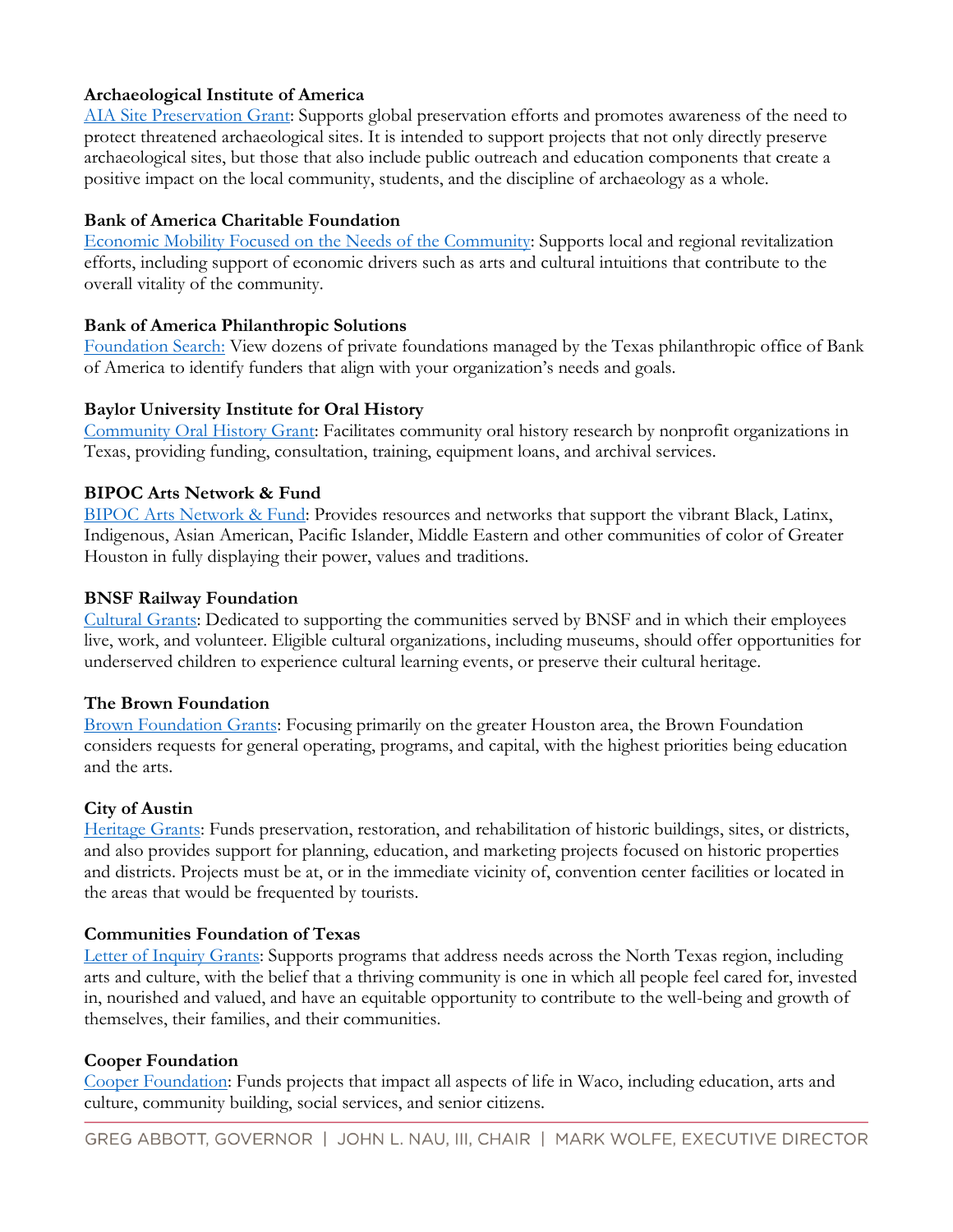# **Costume Society of America**

[Small Museums Collection Care Grant:](http://costumesocietyamerica.com/resources/grants-awards-and-honors/small-museum-collection-care-grant/) Assists the costume and textiles collection of a small museum (including historical societies, historic houses or sites, and other similar institutions) that has a very limited budget and staff. Funding may be used to support the care, conservation, and/or exhibition of costume and textiles that have historic, regional, or other significance and are intended for preservation.

[College and University Collection Care Grant:](http://costumesocietyamerica.com/resources/grants-awards-and-honors/csa-collection-grant/) Assists the costume and textiles collection of a college or university that receives little or no financial support from its institution. Funding may be used to support the care, conservation, and/or instructional mission of a collection of historic, period, or otherwise informative costume and textiles that are intended for preservation and are used for study by an institution that has a degree program in apparel, textiles, or theatre.

# **Council on Library and Information Resources**

[Digitizing Hidden Special Collections and Archives:](https://www.clir.org/hiddencollections/?fbclid=IwAR3QKeWQr4S9FmKFedt2Jv1Q18OeMdp0O3dcJdOX_j-Lazg5DvVHwhEGfmk) Enables new scholarship through increasing access to unique materials by providing funds for digitizing rare and unique content in collection institutions.

[Recordings at Risk:](https://www.clir.org/recordings-at-risk/) Supports the preservation of rare and unique audio, audiovisual, and other time-based media of high scholarly value through digital reformatting. Covers the cost of preservation reformatting for fragile and/or obsolete time-based media content by qualified external service providers.

# **Cullen Foundation**

[Cullen Foundation:](https://cullenfdn.org/) Supports cultural arts, education, health care, and public service in Texas, primarily in the greater Houston area.

# **The Decorative Arts Trust**

[Curatorial Internship Grants:](https://decorativeartstrust.org/emerging-scholars-programs-overview/curatorial-internship-grants/) Supports curatorial internships for recent Masters or PhD graduates in partnership with museums and historical societies. These internships allow host organizations to hire a deserving young professional who will learn about the responsibilities and duties common to the curatorial field while working alongside a talented mentor.

[Dean F. Failey Grant:](https://decorativeartstrust.org/failey-grant/) Supports of noteworthy research, exhibition, publication, and object-based conservation projects. Areas of interest include new scholarship in decorative arts, material culture, craftsmanship, and historic preservation. Preference will be given to projects that employ or are led by young professionals in the museum field. The Trust also aims to support colleagues and projects that represent the full diversity of the field.

# **Ed Rachal Foundation**

[Ed Rachal Foundation:](https://www.edrachal.org/grant-guidelines/) Provides grants to non-profits and government entities for charitable, scientific, literacy, or educational purposes within the State of Texas.

# **Federal Emergency Management Agency**

[Hazard Mitigation Grant Program:](https://www.fema.gov/hazard-mitigation-grant-program) Provides grants to implement long-term hazard mitigation measures after a major disaster declaration. Following a disaster declaration, the state will advertise that Hazard Mitigation Grant Program (HMGP) funding is available to fund mitigation projects in the state. Those interested in applying to the HMGP should contact their local government to begin the application process. Local governments should contact their [State Hazard Mitigation Officer.](https://www.fema.gov/state-hazard-mitigation-officers)

[Public Assistance Grant Program:](https://www.fema.gov/public-assistance-local-state-tribal-and-non-profit/) Provides assistance to alleviate suffering and hardship resulting from major disasters or emergencies declared by the president. Funds can be used for the repair, replacement, or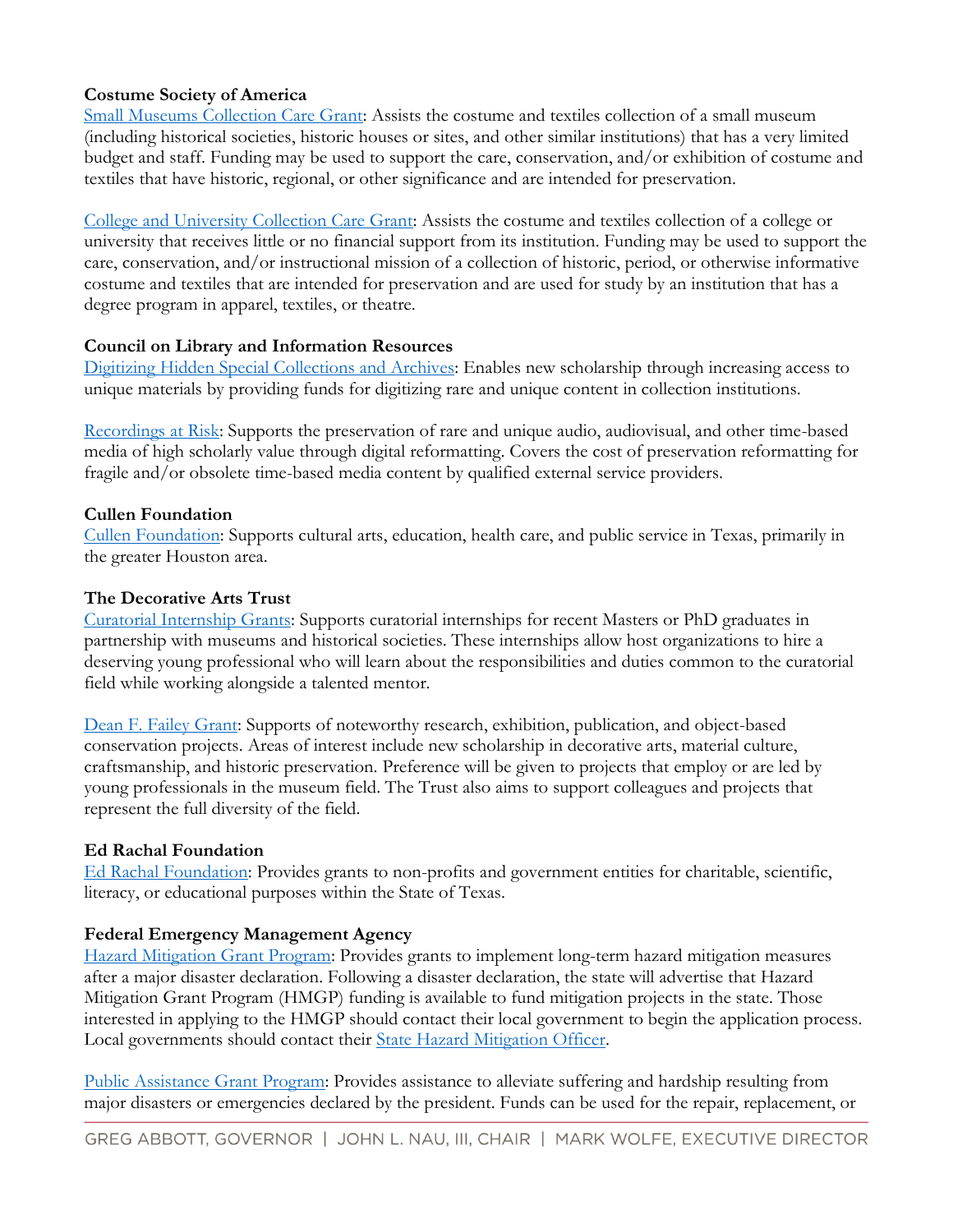restoration of disaster-damaged, publicly owned facilities, and the facilities of private nonprofits.

# **Foundation of the American Institute for Conservation**

[The Collections Assessment for Preservation \(CAP\) program:](http://www.conservation-us.org/grants/cap) Provides small and mid-sized museums with partial funding toward a general conservation assessment. The assessment is a study of all of the institution's collections, buildings, and building systems, as well as its policies and procedures relating to collections care. Participants who complete the program receive an assessment report with prioritized recommendations to improve collections care. CAP is often a first step for small institutions that wish to improve the condition of their collections.

[Lecture Grants:](http://www.conservation-us.org/grants/outreach/lecture-grants#.V-wTicnu4sQ) Provides funds toward the presentation of public lectures to help advance public awareness of conservation. Funds may be used to help defray lecturer travel costs, honoraria, site fees, and publicity costs.

Regional Angels [Outreach Grants:](http://www.conservation-us.org/grants/outreach/regional-angels-grants#.V-wT3cnu4sQ) Supports development and implementation of Angels Projects not associated with AIC annual meetings. Funds are to help defray organizational costs, necessary materials and supplies and other expenses such as marketing and publicity. Materials and supplies should also be augmented through non-FAIC donations. All publicity and news releases must recognize FAIC's financial support. Angels Projects pair conservators with collections that need care. A group of conservators typically volunteer 1-2 days of their time to work with curators, archivists, or collections managers to provide basic care and rehousing for specific collections. A successful Angels Project includes local and regional publicity such as television, newspaper, and magazine coverage to publicize the need for collections care and preservation.

[Small Meeting Grants:](http://www.conservation-us.org/grants/professional-development/small-meeting-grant#.V-vlgcnu4sQ) Helps defray the costs to develop and hold small meetings of AIC members. This grant is intended to support meetings of between 8-12 participants, whether face-to-face or through phone, video, or web-conferencing. The small meeting is expected to produce a result; i.e. a decision, clarification of an idea, or articulation of a problem. The result should be of benefit to the conservation profession.

[Workshop Development Grant:](http://www.conservation-us.org/grants/professional-development/workshop-development-grant#.V-vk4snu4sQ) Supports development of continuing education workshops for conservation professionals and other interested individuals. Funds may be used to help defray costs for instructor fees, instructor travel, materials, and supplies needed for the workshop.

["Take a Chance" Grant](http://www.conservation-us.org/grants/professional-development/-take-a-chance-grant#.WruzoJch2Uk): Offers support to help defray costs for innovative conservation research or projects that may not otherwise be funded.

# **Google**

[Google Ad Grants:](https://www.google.com/grants/) Offers \$10,000 per month to qualifying nonprofits in in-kind Google Ads advertising.

# **Graham Foundation**

[Grants to Organizations:](http://www.grahamfoundation.org/grant_programs?mode=organization) Assists organizations with the production-related expenses that are necessary to take a project from conceptualization to realization and public presentation. These projects include, but are not limited to, publications, exhibitions, installations, films, new media projects, conferences/lectures, and other public programs.

# **Helen Frankenthaler Foundation's Frankenthaler Climate Initiative**

[Scoping Grants:](http://frankenthalerclimateinitiative.org/apply/) Helps museums with visual arts as a key part of their mission and programming to understand their energy efficiency needs and clean energy options by assessing with an independent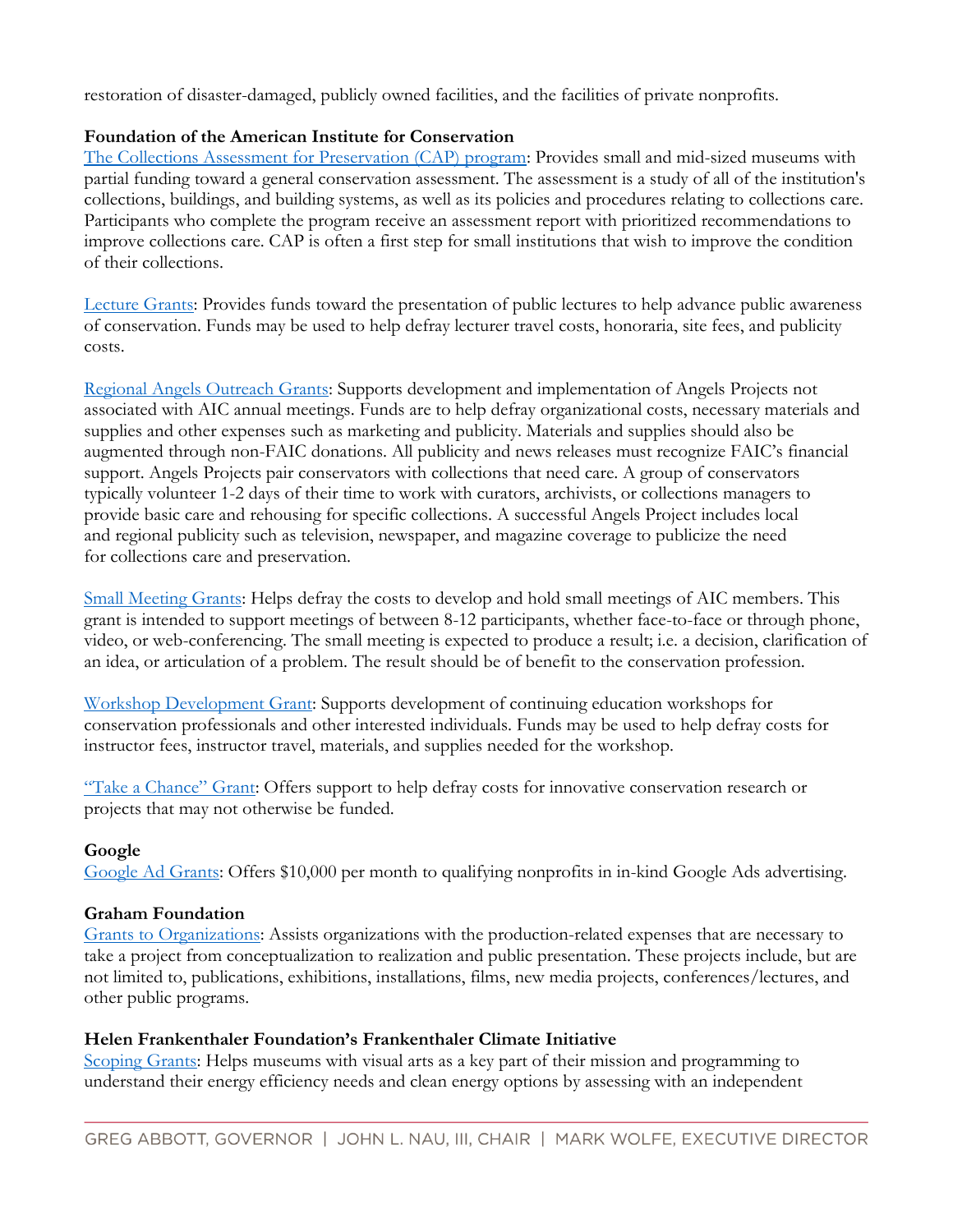## environmental engineer.

[Technical Assistance Grants:](http://frankenthalerclimateinitiative.org/apply/) Help institutions specify and accurately budget a project for which the initial inquiries are complete.

[Implementation Grants:](http://frankenthalerclimateinitiative.org/apply/) Directly address institutions' climate impact by supporting lower-cost, higherpayback items. These can also serve as seed money leading to matches for a larger capital project.

## **The Henry Luce Foundation**

[American Art Program Responsive Grants:](http://www.hluce.org/aaresponsgrant.aspx) Works to support a wide range of collection-based projects that advance the understanding and presentation of art of the United State. Eligible collection areas include paintings, sculpture, prints, drawings, photographs, decorative arts, naïve and outsider art, traditional and studio crafts, architecture, design, and all aspects of Native American arts.

### **Herzstein Charitable Foundation**

[Herzstein Charitable Foundation:](http://herzsteinfoundation.org/) Contributes funds to not-for-profit organizations who bring substantive, positive change to communities by improving and enriching lives, celebrating the spirit of humanity and offering advancement opportunities that enable individuals to help themselves, particularly in the Houston area.

### **Hoblitzelle Foundation**

[Hoblitzelle Foundation:](https://hoblitzelle.org/) Supports capital projects (i.e., building construction, acquisition, renovation, equipment, vehicles, and technology) of nonprofit organizations in Texas, primarily in the Dallas area.

### **Humanities Texas**

[Mini-Grants:](http://www.humanitiestexas.org/grants/apply) Funds costs associated with public programs. These grants are particularly appropriate for funding a speaker and/or the rental of a traveling exhibit, including those provided by Humanities Texas. Applications are accepted year-round, but applications must be received at least six weeks before project promotion begins. Decisions are made within ten business days of an application's arrival in the Humanities Texas office.

[Major Grants for Community Projects:](http://www.humanitiestexas.org/grants/apply) Funds comprehensive public programs such as lectures, seminars, and conferences; book and film discussions; interpretive exhibitions and materials; town forums and civic discussions; and teacher workshops. Programs should reflect substantial participation by both humanities scholars and members of the target audience(s).

# **Institute of Museum and Library Services**

[Community Catalyst Initiative:](https://www.imls.gov/grants/available/community-catalyst-initiative) Challenges museums and libraries to transform how they collaborate with their communities and draws on the unique relationships, knowledge, and spaces of museums and libraries and encourages the exploration of partnerships with local non-profit and community development organizations. Through this special initiative, IMLS supports frameworks, tools, and resources from the library, museum, and community development fields that strengthen organizations' capacity to improve the wellbeing of their communities.

[Inspire! Grants for Small Museums:](https://www.imls.gov/grants/available/inspire-grants-small-museums) Designed to inspire small museums to apply for funding to implement projects that address priorities identified in their strategic plans. Inspire! has three project categories: Lifelong Learning; Community Anchors and Catalysts; and Collections Stewardship and Public Access.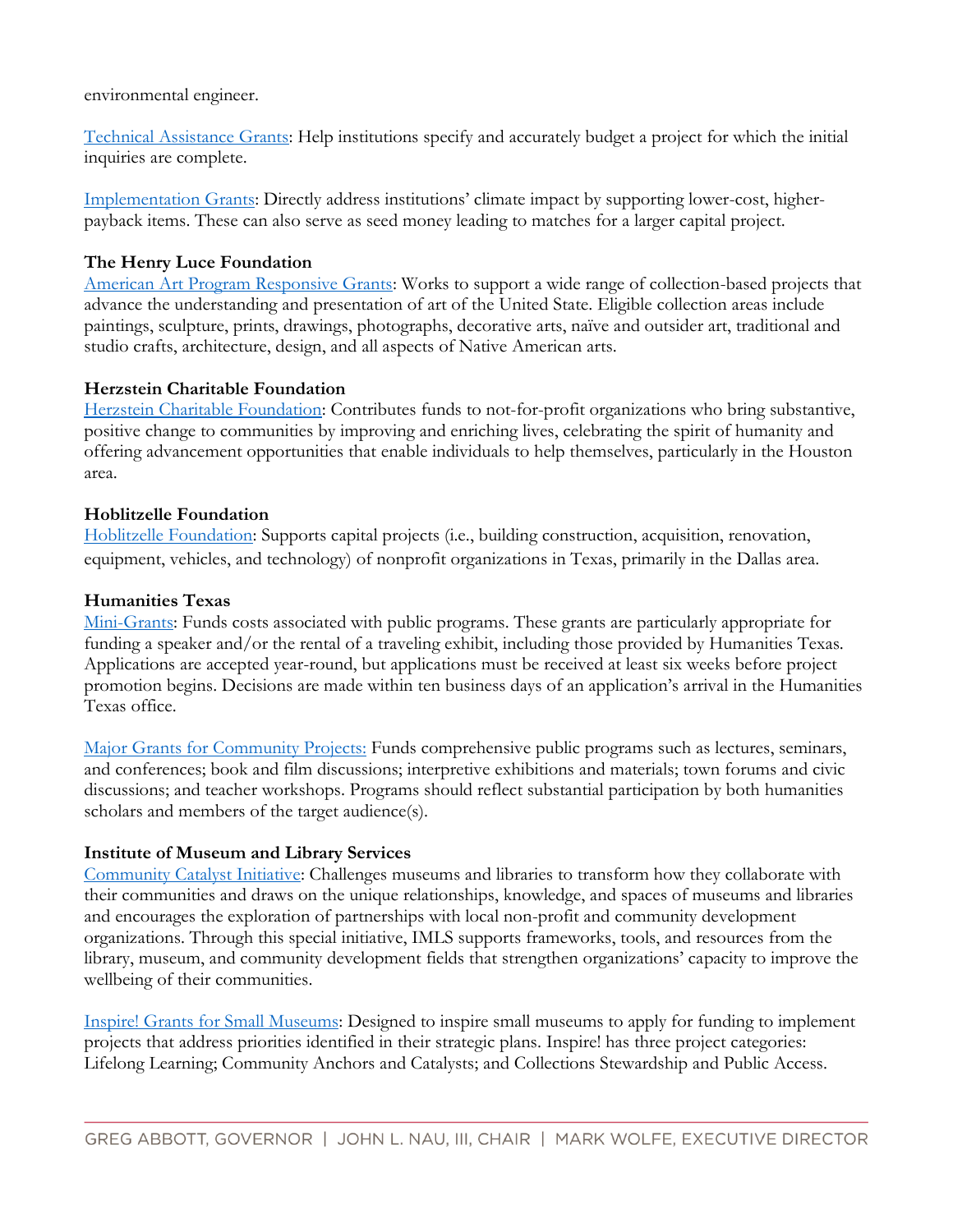[Museum Assessment Program \(MAP\):](https://www.imls.gov/grants/available/museum-assessment-program-map) Designed to help museums assess their strengths and weaknesses, and plan for the future, the Museum Assessment Program (MAP) is supported through a cooperative agreement between the IMLS and the American Alliance of Museums. A MAP assessment requires members of the museum staff and governing authority to complete a self-study. After completion of the self-study, a site visit is conducted by one or more museum professionals, who tour the museum and meet with staff, governing officials, and volunteers. The reviewers work with the museum and MAP staff to produce a report evaluating the museum's operations, making recommendations, and suggesting resources. There are three types of MAP assessments: Organizational, Collections Stewardship, and Community Engagement.

[Museums Empowered: Professional Development Opportunities for Museum Staff:](https://www.imls.gov/grants/available/museums-empowered-professional-development-opportunities-museum-staff) Supports staff capacity building projects that use professional development to generate systemic change within a museum. Museums Empowered has four project categories: Digital Technology, Diversity and Inclusion, Evaluation, and Organizational Management.

[Museums for America:](https://www.imls.gov/grants/available/museums-america) Supports projects that strengthen the ability of an individual museum to serve its public. It has three project categories: Lifelong Learning; Community Anchors and Catalysts; and Collections Stewardship and Public Access.

[National Leadership Grants for Museums:](https://www.imls.gov/grants/available/national-leadership-grants-museums) Supports projects that address critical needs of the museum field and that have the potential to advance practice in the profession so that museums can improve services for the American public. It has five project categories: Collections Care and Public Access; Data, Analysis, and Assessment; Digital Platforms and Applications; Diversity and Inclusion; and Professional Development.

[Museum Grants for African American History and Culture:](https://www.imls.gov/grants/available/museum-grants-african-american-history-and-culture) Supports projects that improve the operations, care of collections, and development of professional management at African American museums. AAHC grants can fund both new and ongoing museum activities and programs.

# **The King Foundation**

[Community Grants:](https://www.kingfoundation.com/community-grants) Provides support in communities in North and West Texas for projects that provide artistic, historical, or cultural experiences that enhance learning in school-age children, or extend the benefit of the arts to children, the elderly, and others who might not otherwise have access; helping the cultural sector build future audiences and generate sustained operational funding. Also supports nonprofit capacity in West Texas, building the infrastructure of agencies working in aging, arts, children, economically disadvantaged, or education.

[Initiative Grants:](https://www.kingfoundation.com/initiative-grants) Complements Community Grants in North and West Texas through a collaboration among service providers or funders, delivering services in an innovative way that enables the grantee to access public funds, such as providing match dollars for government grants.

#### **The Kresge Foundation**

[Arts and Culture Grants:](https://kresge.org/grants-social-investments/current-funding-opportunities/) Support equitable creative placemaking activities that position arts, culture and community-engaged design as central elements of community development and planning through an explicit equity lens.

# **Kubota**

[Hometown Proud Grant Program:](https://www.kubotausa.com/hometown-proud/application-2022?utm_source=delivra&utm_medium=email&utm_campaign=Communique%204-1-22&utm_id=42915750) Awards funds to cities, counties, or non-profits to revitalize local projects such as community gardens, playgrounds, parks, town squares, fairgrounds, or arenas.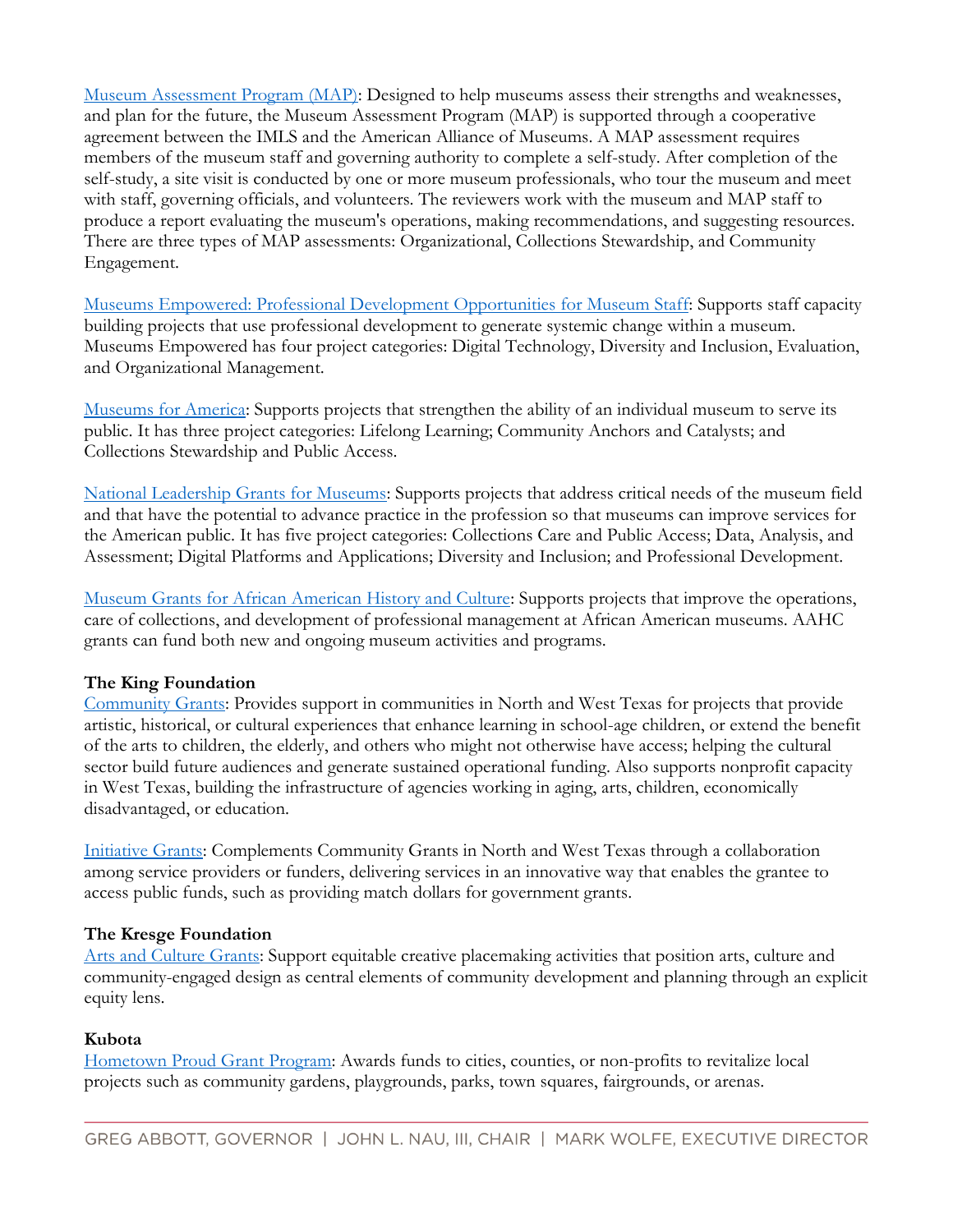# **Library of Congress**

[TPS Regional Grant Program:](https://www.loc.gov/programs/teachers/about-this-program/teaching-with-primary-sources-partner-program/tps-regional-grant-program/) Promotes the widespread, sustained and effective use of primary sources from the Library of Congress in K-12 classrooms by increasing access to the Teaching with Primary Sources program. Cultural institutions and other educational organizations may apply for grants to incorporate TPS materials and methods into their existing education and professional development programs.

# **Meadows Foundation**

[Meadows Foundation Grants:](https://www.mfi.org/how-to-apply/) Assists people and institutions in Texas by improving the quality and circumstance of life for themselves and future generations. Funds in the areas of arts and culture, civic and public affairs, education, health and human services, with a special emphasis on public education.

# **Mid-America Arts Alliance**

[Creative Forces Community Engagement Grant:](https://www.maaa.org/creativeforces/) Aims to improve the health, well-being, and quality of life for military service members and veterans exposed to trauma, as well as their families and caregivers, through experiences of art or art making.

# **Moody Foundation**

Moody [Foundation Grants:](https://moodyf.org/application-process/) Invests in charitable projects that exhibit innovative ideas and make long-term improvement in communities in Texas.

# **National Endowment for the Arts**

[Challenge America:](https://www.arts.gov/grants/challenge-america) Supports projects that extend the reach of the arts to underserved populations–those whose opportunities to experience the arts are limited by geography, ethnicity, economics, or disability. Age alone (e.g., youth, seniors) does not qualify a group as underserved; at least one of the underserved characteristics noted above also must be present. A minimum cost share/match equal to the grant amount is required.

[Grants for Arts Projects: Museums:](https://www.arts.gov/grants/grants-for-arts-projects/museums) Assists museums through the support of exhibitions, care of collections, conservation, commissions, public art works, community engagement, education activities, and other museum work. Funded museum projects demonstrate artistic excellence and artistic merit in and across a variety of mediums, movements, eras, and cultures.

[Our Town:](https://www.arts.gov/grants/our-town) Supports projects that integrate arts, culture, and design activities into efforts that strengthen communities by advancing local economic, physical, and/or social outcomes. Successful Our Town projects ultimately lay the groundwork for systemic changes that sustain the integration of arts, culture, and design into strategies for strengthening communities.

# **National Endowment for the Humanities**

[Dialogues on the Experience of War Program:](http://www.neh.gov/grants/education/dialogues-the-experience-war) Supports the study and discussion of important humanities sources about war, in the belief that these sources can help U.S. military veterans and others to think more deeply about the issues raised by war and military service.

[Fellowship Programs at Independent Research Institutions:](https://www.neh.gov/grants/research/fellowship-programs-independent-research-institutions) Supports fellowships at institutions devoted to advanced study and research in the humanities. Fellowships should provide scholars with research time, a stimulating intellectual environment, and access to resources that might otherwise not be available to them. They may be administered by independent centers for advanced study, libraries, and museums.

[Humanities Collections and Reference Resources:](https://www.neh.gov/grants/preservation/humanities-collections-and-reference-resources) Supports projects that provide an essential underpinning for scholarship, education, and public programming in the humanities. Thousands of libraries, archives,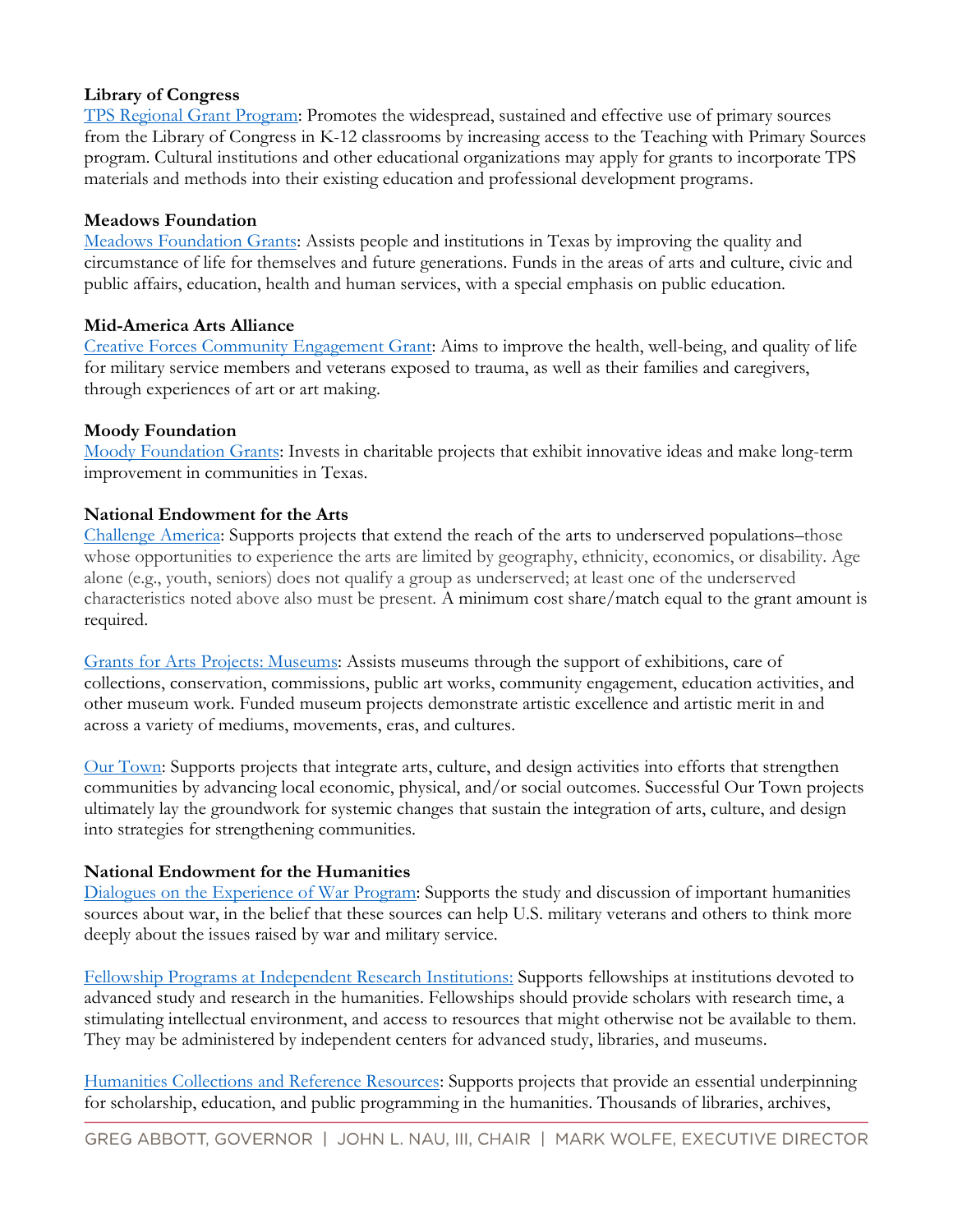museums, and historical organizations across the country maintain important collections of books and manuscripts, photographs, sound recordings and moving images, archaeological and ethnographic artifacts, art and material culture, and digital objects. Funding from this program strengthens efforts to extend the life of such materials and make their intellectual content widely accessible, often through the use of digital technology.

[Digital Projects for the Public:](https://www.neh.gov/grants/public/digital-projects-the-public) Supports projects that interpret and analyze humanities content in primarily digital platforms and formats, such as websites, mobile applications and tours, interactive touch screens and kiosks, games, and virtual environments. The projects must be designed to attract broad public audiences.

[Humanities Initiatives at Historically Black Colleges and Universities:](https://www.neh.gov/grants/education/humanities-initiatives-historically-black-colleges-and-universities) Helps strengthen the teaching and study of the humanities by developing new humanities programs, resources, or courses, or by enhancing existing ones and can be accomplished through collaboration with regional museums.

[Humanities Initiatives at Community Colleges](https://www.neh.gov/grants/education/humanities-initiatives-community-colleges): Supports community colleges' commitment to education students on a variety of educational and career paths. Funds curricular and faculty development projects that help strengthen humanities programs and/or incorporate humanistic approaches in fields outside the humanities, including through collaborations with regional museums.

[Humanities Initiatives at Hispanic-Serving Institutions:](https://www.neh.gov/grants/education/humanities-initiatives-hispanic-serving-institutions) Intended to help strengthen the teaching and study of the humanities by developing new humanities programs, resources, or courses, or by enhancing existing ones. Applicants are encouraged to draw on the knowledge of outside scholars who would contribute expertise and fresh insights to the project. Each project must be organized around a core topic or set of themes drawn from areas of study in the humanities such as history, philosophy, religion, literature, and composition and writing skills.

[Research and Development Grants:](https://www.neh.gov/grants/preservation/research-and-development) Supports projects that address major challenges in preserving or providing access to humanities collections and resources. These challenges include the need to find better ways to preserve materials of critical importance to the nation's cultural heritage—from fragile artifacts and manuscripts to analog recordings and digital assets subject to technological obsolescence—and to develop advanced modes of organizing, searching, discovering, and using such materials.

[Preservation and Access Education and Training:](https://www.neh.gov/grants/preservation/preservation-and-access-education-and-training) Supports the development of knowledge and skills among professionals responsible for preserving and establishing access to humanities collections. Thousands of libraries, archives, museums, and historical organizations across the country maintain important collections of books and manuscripts, photographs, sound recordings and moving images, archaeological and ethnographic artifacts, art and material culture collections, electronic records, and digital objects. Grants are awarded to organizations that offer national or regional education and training programs that reach audiences in more than one state. Grants aim to help the staff of cultural institutions, large and small, obtain the knowledge and skills needed to serve as effective stewards of humanities collections.

[Infrastructure and Capacity Building Challenge Grants:](https://www.neh.gov/grants/preservation/infrastructure-and-capacity-building-challenge-grants) Aims to help institutions secure long-term support for their core activities and expand efforts to preserve and create access to outstanding humanities materials. Eligible activities include the documentation of cultural heritage materials that are lost or imperiled; the preservation and conservation of humanities materials; and the sustaining of digital scholarly infrastructure, Grants may also support the purchase of equipment and software; the design, purchase, construction, restoration, or renovation of facilities needed for humanities activities; and collections sharing.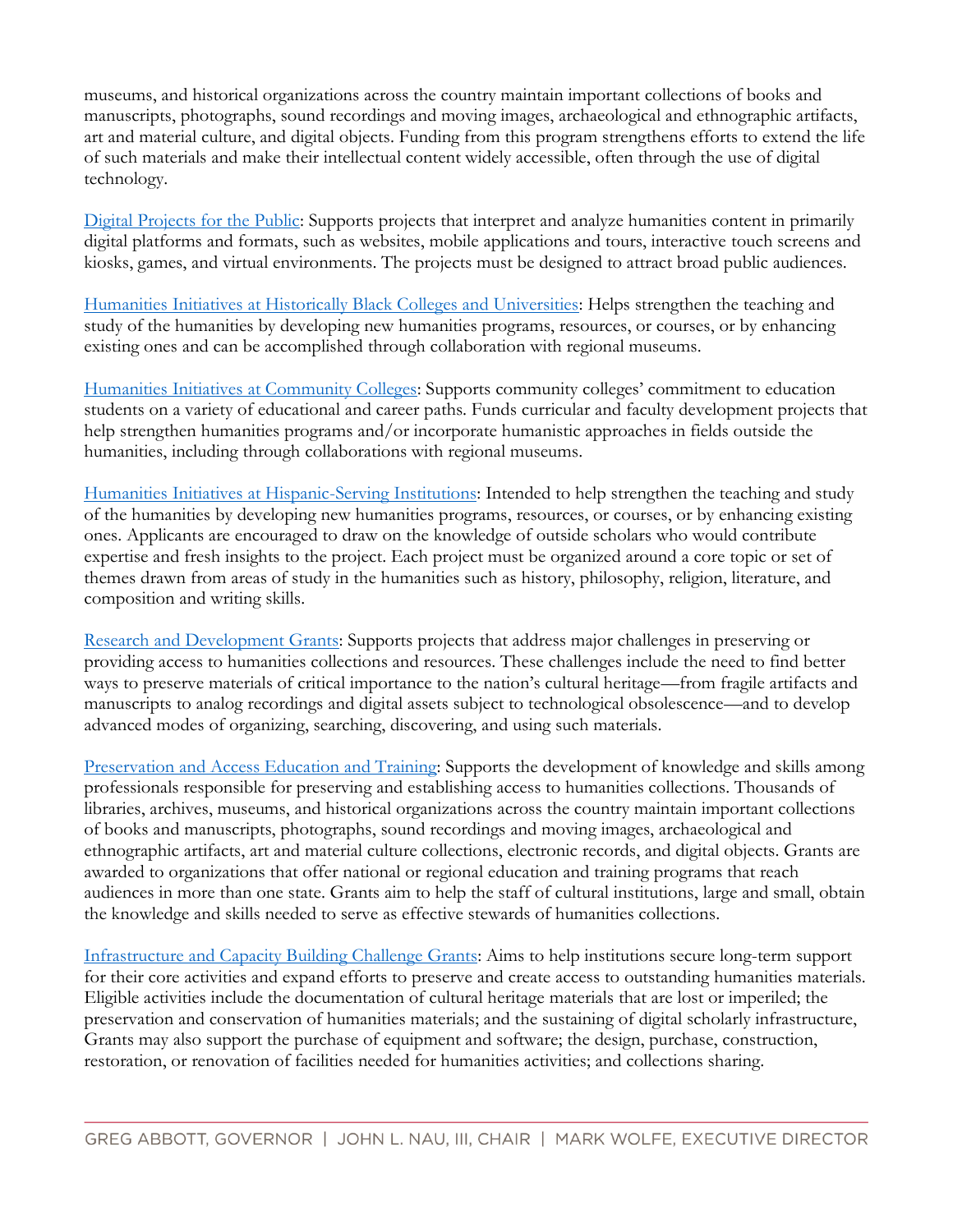[Landmarks of American History and Culture Workshops:](https://www.neh.gov/grants/education/landmarks-american-history-and-culture-workshops-school-teachers) Supports a series of one-week workshops for a national audience of K-12 educators that enhance and strengthen humanities teaching at the K-12 level. The program defines a landmark as a site of historic importance within the United States and its territories that offers educators a unique and compelling opportunity to deepen and expand their knowledge of the diverse histories, cultures, traditions, languages, and perspectives of the American people. Projects employ a placebased approach, teaching historic sites through critical interpretation in order to explore central themes in American history and government, as well as in literature, art, music, and related humanities subjects.

[Sustaining Cultural Heritage Collections:](https://www.neh.gov/grants/preservation/sustaining-cultural-heritage-collections) Helps cultural institutions meet the complex challenge of preserving large and diverse holdings of humanities materials for future generations by supporting sustainable conservation measures that mitigate deterioration, prolong the useful life of collections, and support institutional resilience: the ability to anticipate and respond to disasters resulting from natural or human activity. Applicants should have completed the process of basic preservation planning and environmental monitoring. Using priorities established through this basic planning process, applicants should consider how to address long-term collection care needs. Sustainable preservation strategies can take many forms, but interdisciplinary collaboration during planning and implementation of these strategies is essential.

[Preservation Assistance Grants for Smaller Institutions:](https://www.neh.gov/grants/preservation/preservation-assistance-grants-smaller-institutions) Helps small and mid-sized institutions improve their ability to preserve and care for their significant humanities collections. These may include special collections of books and journals, archives and manuscripts, prints and photographs, moving images, sound recordings, architectural and cartographic records, decorative and fine art objects, textiles, archaeological and ethnographic artifacts, furniture, historical objects, and digital materials. Applicants must draw on the knowledge of consultants whose preservation skills and experience are related to the types of collections and the nature of the activities on which their projects focus.

[Public Humanities Projects:](https://www.neh.gov/grants/public/public-humanities-projects) Supports projects that bring the ideas and insights of the humanities to life for general audiences through in-person programming. Projects must engage humanities scholarship to analyze significant themes in disciplines such as history, literature, ethics, and art history. NEH encourages projects that involve members of the public in collaboration with humanities scholars or that invite contributions from the community in the development and delivery of humanities programming. This program supports a variety of forms of audience engagement, including humanities discussions, exhibitions, and historic places.

# **National Federation of the Blind**

[Tactile Exhibition Displays:](https://documentcloud.adobe.com/link/track?uri=urn:aaid:scds:US:a86d27ea-a5d9-430e-8b76-4b56344a56d0) This grant underwrites up to 50% of the cost of the creation of tactile exhibits in U.S. cultural institutions. These exhibits can make art, photography, or other visual imagery accessible to people who are blind or low vision.

#### **National Film Preservation Foundation**

[Basic Preservation Grants:](http://www.filmpreservation.org/nfpf-grants/basic-preservation-grants) Awarded for laboratory work to preserve culturally and historically significant film materials. The grants target orphan films made in the United States or by American citizens abroad and not protected by commercial interests. Materials originally created for television or video are not eligible, including works produced with funds from broadcast or cable television entities.

### **National Historical Publications and Records Commission**

[Access to Historical Records:](https://www.archives.gov/nhprc/announcement/preliminary-proposal/prelim.html) Seeks projects that will significantly improve public discovery and use of major historical records collections. The Commission is especially interested in collections of America's early legal records, such as the records of colonial, territorial, county, and early statehood and tribal proceedings that document the evolution of the nation's legal history.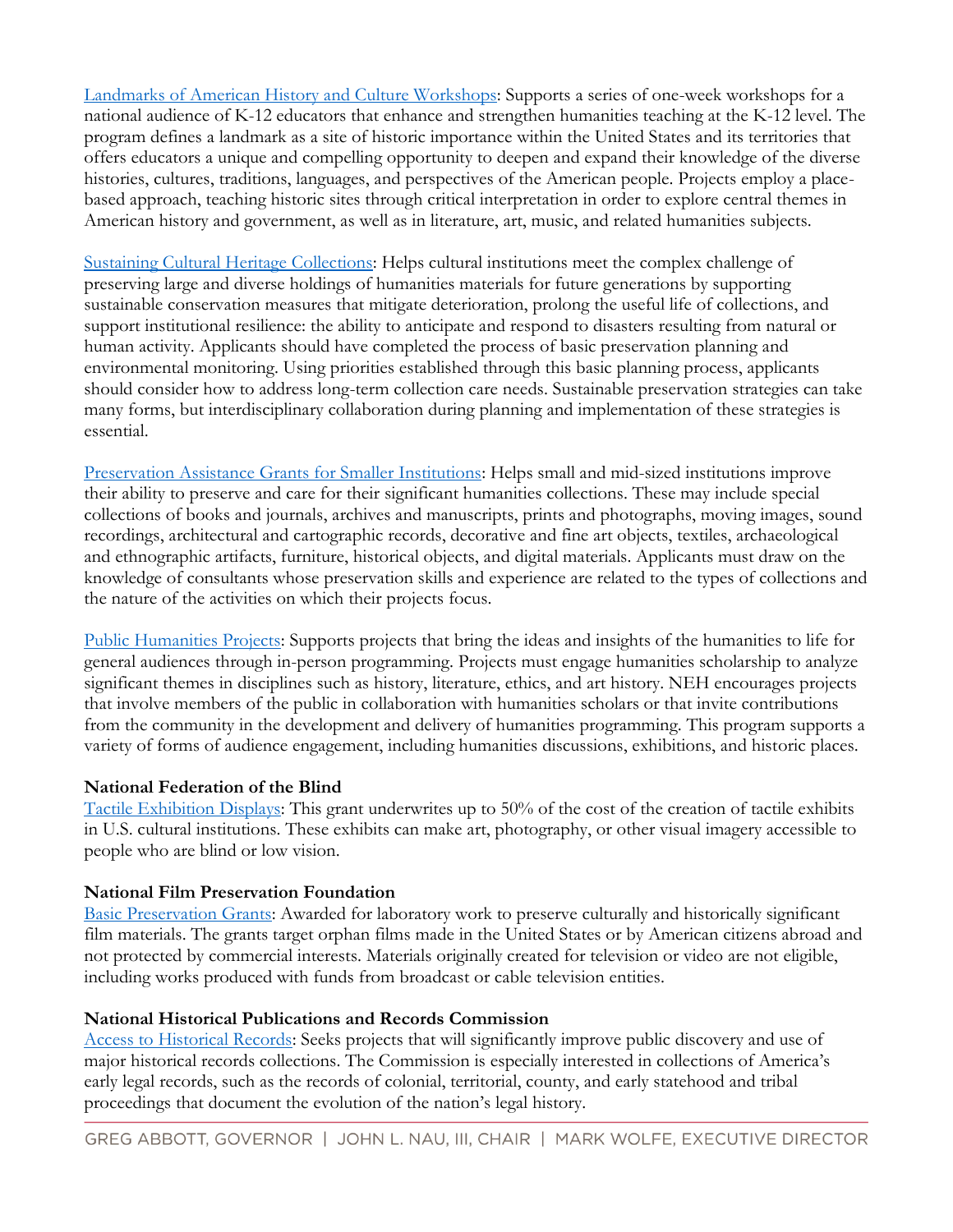[Archives Collaboratives:](https://www.archives.gov/nhprc/announcement/collaboratives) Seeks projects that will make collections from small and under-represented archives more readily available for public discovery and use. The grant program will fund Archives Collaboratives to share best practices, tools, and techniques among partners; assess institutional strengths and opportunities; and develop plans and management structures for long-term sustainability and growth. Archives Collaboratives must consist of three or more organizations.

[Public Engagement with Historical Records:](http://www.archives.gov/nhprc/announcement/engagement.html) Seeks projects that encourage public engagement with historical records, including the development of new tools that enable people to engage online.

[Publishing Historical Records in Documentary Editions:](https://www.archives.gov/nhprc/announcement/editions.html) Supports projects that promote access to America's historical records to encourage understanding of our democracy, history, and culture.

# **National Park Service**

[Civil Rights Grant Program:](https://www.nps.gov/subjects/civilrights/grants.htm) Supports projects to document, interpret, and preserve the sites related to the African American struggle to gain equal rights as citizens in the  $19<sup>th</sup>$  and  $20<sup>th</sup>$  Century.

[NAGPRA Grants:](https://www.nps.gov/subjects/nagpra/grants.htm) Section 10 of the Native American Graves Protection and Repatriation Act authorizes the Secretary of the Interior to make grants to museums, Indian tribes, and Native Hawaiian organizations for the purposes of assisting in consultation, documentation, and repatriation of Native American "cultural items," including human remains, funerary objects, sacred objects, and objects of cultural patrimony. Museums with possible NAGPRA collections, Indian tribes, and Native Hawaiian organizations as defined in NAGPRA are eligible to apply.

[Preservation Technology and Training Grants:](https://www.nps.gov/subjects/ncptt/preservation-technology-and-training-grants.htm) Provides funding for innovative research that develops new technologies or adapts existing technologies to preserve cultural resources. Grant recipients undertake innovative research and produce technical reports which respond to national needs in the field of historic preservation.

[Save America's Treasures](https://www.nps.gov/subjects/historicpreservationfund/save-americas-treasures-grants.htm): Provides preservation and/or conservation assistance nationally significant historic properties and collections that convey our nation's rich heritage to future generations of Americans.

[Semiquincentennial Grants:](https://www.nps.gov/subjects/historicpreservationfund/semiquincentennial.htm?fbclid=IwAR17AZ6OaMWdu0sp6erkc1yrLNph-nTQ0DFXcFiyjNqO2GP9hg-S7ZqkCWE) Funds restoration and preservation of state-owned sites and structures that are listed on the National Register of Historic Places, commemorating the founding of the nation.

# **National Trust for Historic Preservation**

[National Trust Preservation Funds:](http://forum.savingplaces.org/build/find-funding/grant-seekers/preservation-funds) Intended to encourage preservation at the local level by providing seed money for preservation projects. These grants help stimulate public discussion, enable local groups to gain the technical expertise needed for particular projects, introduce the public to preservation concepts and techniques, and encourage financial participation by the private sector.

[African American Cultural Heritage Action Fund:](http://forum.savingplaces.org/build/funding/grant-seekers/specialprograms/aachactionfund) Designed to advance ongoing preservation activities for historic places such as sites, museums, and landscapes representing African American cultural heritage. The fund supports Capital Projects, Organizational Capacity Building, Project Planning, and Programming and Interpretation.

[Battlefield Preservation Fund Grants:](http://forum.savingplaces.org/build/find-funding/grant-seekers/specialprograms#battlefield) Serves as a catalyst to stimulate efforts to preserve battlefields, viewsheds, and related historic structures and to leverage fund-raising activities. While efforts involving battlefields associated with the Revolutionary War, the Civil War, the French and Indian Wars, and other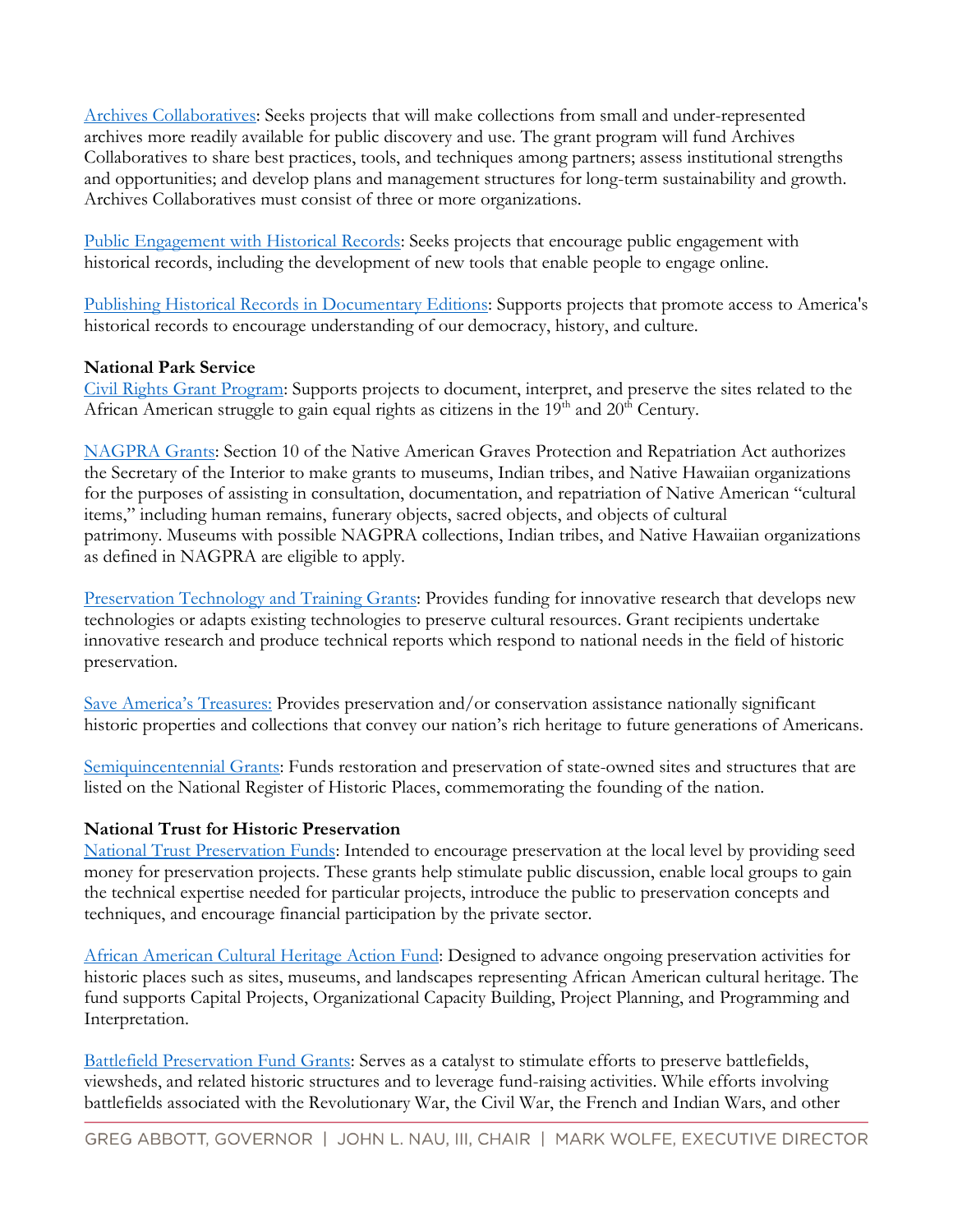battles fought in the United States are eligible for funding, priority will be given to those that have limited access to other specialized battlefield funding programs.

[The Cynthia Woods Mitchell Fund for Historic Interiors:](http://forum.savingplaces.org/build/funding/grant-seekers/specialprograms/cynthia-woods-mitchell-fund) Assists in the preservation, restoration, and interpretation of historic interiors. The selection process is very competitive, and applicants must be capable of matching the grant amount dollar-for-dollar.

[Emergency/Intervention Funding:](http://forum.savingplaces.org/blogs/forum-online/2014/08/29/emergencyintervention-funding-a-tale-of-fire-and-rejuvenation) Awarded in emergency situations when immediate and unanticipated work is needed to save a historic structure, such as when a fire or other natural disaster strikes. Funding is restricted to nonprofit organizations and public agencies. A cash match is not required for intervention projects.

[Hart Family Fund for Small Towns:](http://forum.savingplaces.org/build/funding/grant-seekers/specialprograms/hart-family-fund) Intended to encourage preservation at the local level by providing seed money for preservation projects in small towns. These grants help stimulate public discussion, enable local groups to gain the technical expertise needed for particular projects, introduce the public to preservation concepts and techniques, and encourage financial participation by the private sector.

[Johanna Favrot Fund for Historic Preservation:](http://forum.savingplaces.org/build/find-funding/grant-seekers/specialprograms/favrot-fund) Aims to save historic environments in order to foster an appreciation of our nation's diverse cultural heritage and to preserve and revitalize the livability of the nation's communities. The selection process is very competitive, and applicants must be capable of matching the grant amount dollar-for-dollar.

[National Fund for Sacred Places:](https://www.fundforsacredplaces.org/) Provides training, planning grants, and capital grants for congregations of all faiths, in collaboration with Partners for Sacred Places.

[Peter H. Brink Leadership Fund:](http://forum.savingplaces.org/build/find-funding/grant-seekers/specialprograms/brink-fund) Helps build the capacity of existing nonprofit preservation organizations and encourages collaboration among these organizations by providing grants for mentoring and other peerto-peer and direct organizational development and learning opportunities. The purpose of these grants is to support the leadership and effectiveness of staff and board members of preservation organizations to fulfill their mission and to create a stronger, more effective preservation movement.

[Southwest Intervention Fund:](http://forum.savingplaces.org/build/find-funding/grant-seekers/specialprograms/southwest-fund) Intended to further preservation efforts of the traditional cultures of the Southwest region, exclusively in Arizona, Colorado, New Mexico, West Texas and Utah. The Fund provides support for preservation planning efforts and enables prompt responses to emergency threats or opportunities in the eligible states. Local partners, nonprofit organizations and government agencies that have strategic opportunities to save sites or help jumpstart preservation projects are eligible for the Fund's small, catalytic grants.

# **Portal to Texas History at the University of North Texas**

[Rescuing Texas History Mini-Grants:](http://www.library.unt.edu/digital-projects-lab/call-submissions-portal-texas-history) Provides digitization services to libraries, archives, museums, historical societies, and other groups that house historical materials. All the materials will be scanned at UNT Libraries and hosted on The Portal to Texas History. Both newspapers and archival collections will be considered for digitization.

# **Preservation Austin**

[Preservation Austin:](https://www.preservationaustin.org/grants?fbclid=IwAR0ChzbkzhGttSH9pDsmbt44Svkkq6DiYSgv7fYqswtdQFVw9D9g8C_WUoU) Offers matching grants in Education, Bricks and Mortar, and Planning/Historic Resource Survey/Local Historic Designation. Grants are intended to empower Austinites to shape a more inclusive, resilient, and meaningful community culture through preservation.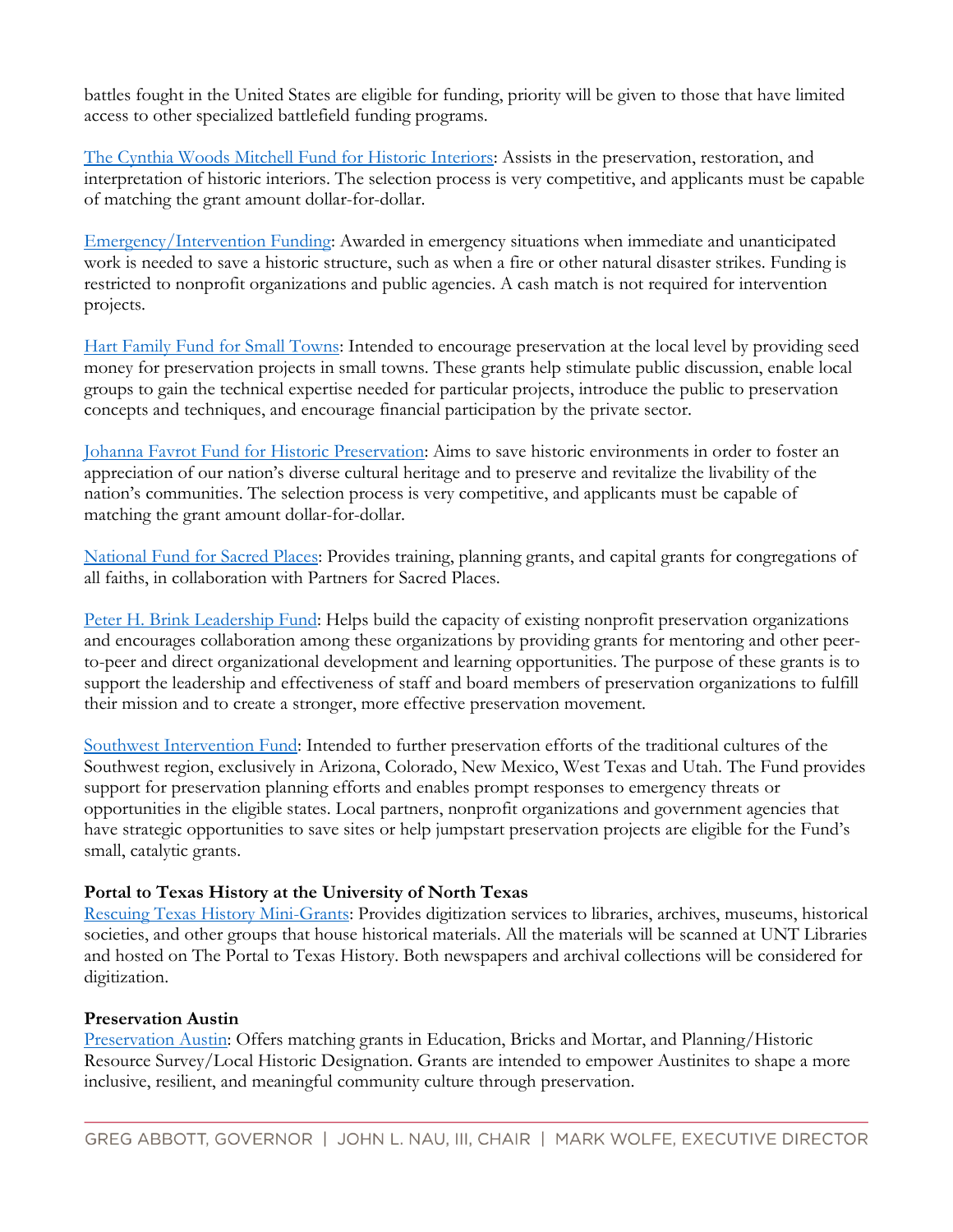# **Rothschild Foundation**

[Museum Grants:](https://rothschildfoundation.eu/what-we-fund/museums/) Supports the various ways in which museums preserve, document and display Jewish heritage, and engage diverse audiences in the areas of collection management, exhibition support, and professional training. Priority is given to applications that facilitate access to collections, provide evidence of the presence of a Jewish community in a particular European area, broaden the range of learning opportunities, engage diverse visitors, raise the professional level of museum staff, and/or increase the museum's visibility and audience. Preference is given to projects that have a long-term and measurable impact, and that foster exchange and cooperation. All projects must contribute to the preservation, documentation, and public exposure of Jewish heritage.

# **Society of American Archivists**

[Foundation Grants:](https://www2.archivists.org/groups/saa-foundation-board-of-directors/society-of-american-archivists-foundation-grant-application) Supports initiatives that meet this mission, goals, and/or strategic plan of the Society, including professional growth opportunities, ensuring diversity within the field, fostering an open and inclusive culture, and supporting archivists via scholarships, travel assistance, and awards.

[National Disaster Recovery Fund for Archives:](https://www2.archivists.org/groups/saa-foundation-board-of-directors/national-disaster-recovery-fund-for-archives) Provides grants to support the recovery of archival collections from major disasters.

### **State Farm**

[Neighborhood Assist Grants:](https://www.neighborhoodassist.com/landingpages/show/neighborhoodassist2019) Funds neighborhood projects involved in education, safety, and community development.

# **The Summerlee Foundation**

[The Summerlee Foundation:](https://summerlee.org/texas-history-program-overview/) Makes grants to research, promote, and document all facets of Texas History. Letters of inquiry may be submitted at any time. Contact the Program Officer for further information.

# **Texas Historical Commission**

[Certified Local Government \(CLG\) Grants:](http://www.thc.texas.gov/preserve/projects-and-programs/certified-local-government/grant-information) Provides funding to participating city and county governments to develop and sustain an effective local preservation program critical to preserving local historic resources. Activities eligible for CLG grant funding must be tied to the statewide comprehensive preservation planning process.

[Texas Preservation Trust Fund:](http://www.thc.texas.gov/preserve/projects-and-programs/texas-preservation-trust-fund) Matching grants are eligible historic structures, archeological sites, and heritage education projects are made to qualified applicants for the acquisition, survey, restoration, preservation or for the planning and educational activities leading to the preservation of historic architectural and archeological properties and associated collections of the State of Texas.

# **Texas Historical Foundation**

[Texas Historical Foundation:](https://texashistoricalfoundation.org/what-we-do/grants/) Provides seed money to help organizations save their own pieces of the state's history. Proposals for the following types of projects are considered quarterly: historic property restoration; events promoting state history to the general public; preservation of artifacts, archival materials, or legal documents; Texas history curriculum in classrooms; publications and scholarly research in Texas history; and archeology.

#### **Texas Instruments**

[Texas Instruments Grants:](https://www.ti.com/about-ti/citizenship-community/giving.html) Aim to improve the quality of life, primarily in Dallas, through well-considered and well-measured investments in education, human services, racial equity, and the arts.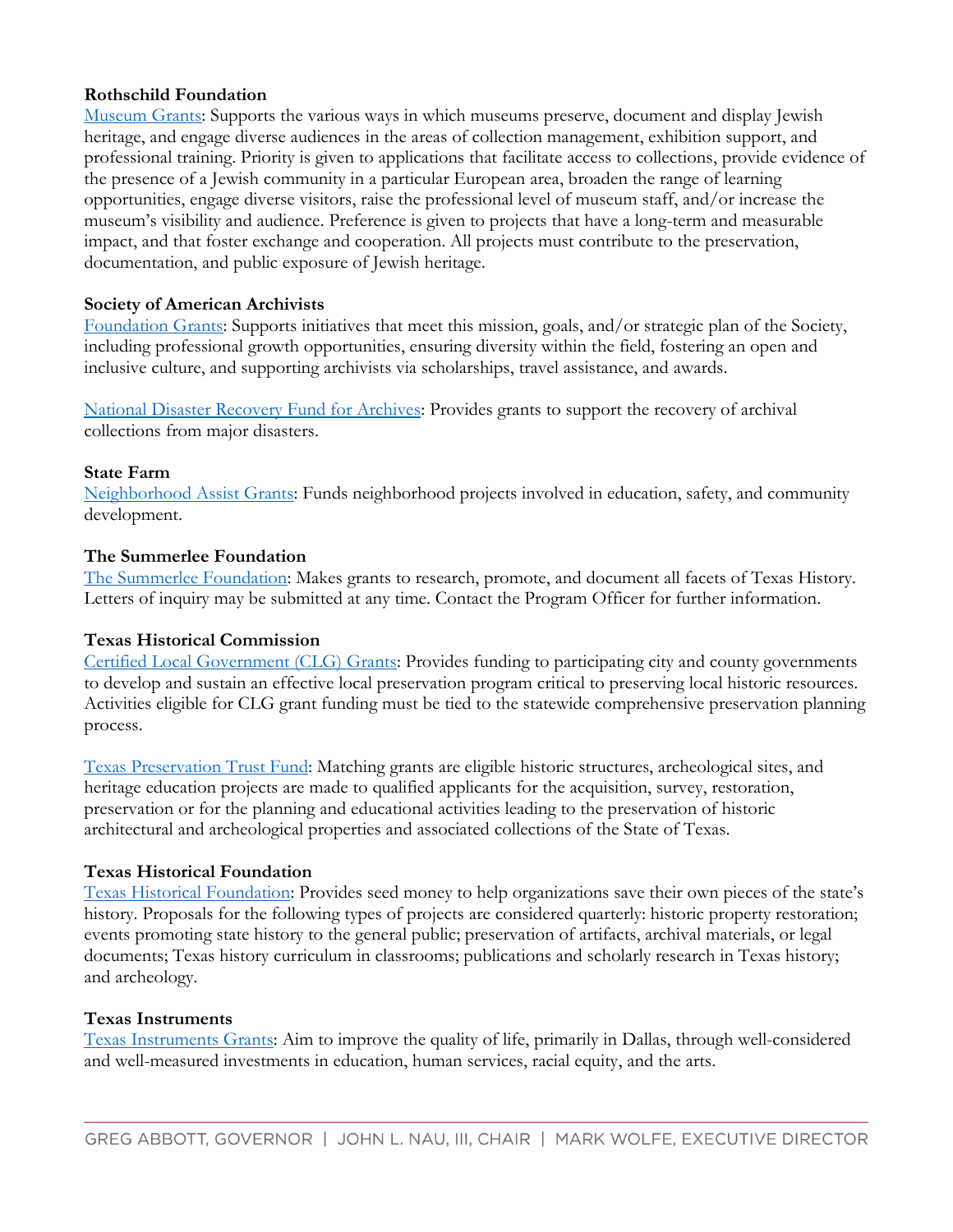# **Texas State Library and Archives Commission**

[Library Building/Renovation Funding Sources:](https://www.tsl.texas.gov/ld/funding/building/index.html) This list provides the names of Texas-based Foundations that have provided libraries in Texas with building or renovation funds and of those willing to fund those types of projects, and it a helpful tool for identifying local philanthropic organizations.

[TexTreasures Grant Program:](https://www.tsl.texas.gov/ldn/grants/programs) Designed to help member libraries make their special collections more accessible to researchers across Texas and beyond. Projects may include such activities as cataloging, indexing, and digitizing materials.

## **Thoma Foundation**

[Digital Changemaker Grant:](https://grants.thomafoundation.org/grants-for-nonprofit-organizations/digital-changemaker/) This grant aspires not only to help organizations execute cutting-edge digital projects, but also to raise the bar on what is perceived as possible for smaller institutions to achieve by funding examples that inspire institutions nationwide. The Thoma Art Foundation views technology, wisely deployed, as a tool of equity and accessibility, and they seek applications from a broad array of cultural organizations.

[Publication Grants:](https://grants.thomafoundation.org/grants-for-nonprofit-organizations/publications/) Letters of Inquiry from museum and university presses are accepted for publishing projects that offer significant original scholarship in the fields of digital and electronic art, art of the Spanish Americas, post-war painting and sculpture, Japanese bamboo, and arts and culture of the American Southwest. At the core of the grant program, intended to assist with production-related expenses, is a deep commitment to advancing scholarship and providing broad and equitable dissemination of knowledge and ideas.

# **Union Pacific Foundation**

[Community Spaces Local Grants:](https://www.up.com/aboutup/community/foundation/local-grants/index.htm) Supports the local economy by building and enhancing community spaces that contribute to the distinct identity of a city or town, creating destinations where families, businesses, and visitors want to be.

# **United States Department of Agriculture**

[Community Facilities Program:](https://www.rd.usda.gov/programs-services/all-programs/community-facilities-programs) Offers direct loans, loan guarantees, and grants to develop or improve essential public services and facilities in communities across rural America. Funds can be used to construct, expand, or improve facilities, and financing my also cover the costs for land acquisition, professional fees, and purchase of equipment. These facilities should not only improve the basic quality of life, but assist in the development and sustainability of rural America.

# **United States Economic Development Administration**

[Economic Development Assistance Programs:](https://www.eda.gov/funding-opportunities/) Promotes innovation and competitiveness, preparing American regions for economic growth and success in the worldwide economy through strategic investments and partnerships that create the regional economic ecosystems required to foster globally competitive regions throughout the United States, providing economically distressed communities and regions with comprehensive and flexible resources to address a wide variety of economic needs.

#### **Wells Fargo**

[Philanthropic Services:](https://www.wellsfargo.com/private-foundations/search-results#searchtab) Helps non-profit organizations identify appropriate grant resources for specific funding needs while offering a full array of services to private and family foundations, including grant making support.

[Texas Grants:](https://www.wellsfargo.com/about/corporate-responsibility/community-giving/local/) Support projects that keep cities strong, diverse, and vibrant. Funding priority is given to programs that align with focus on education, workforce development, personal finance, homeownership,